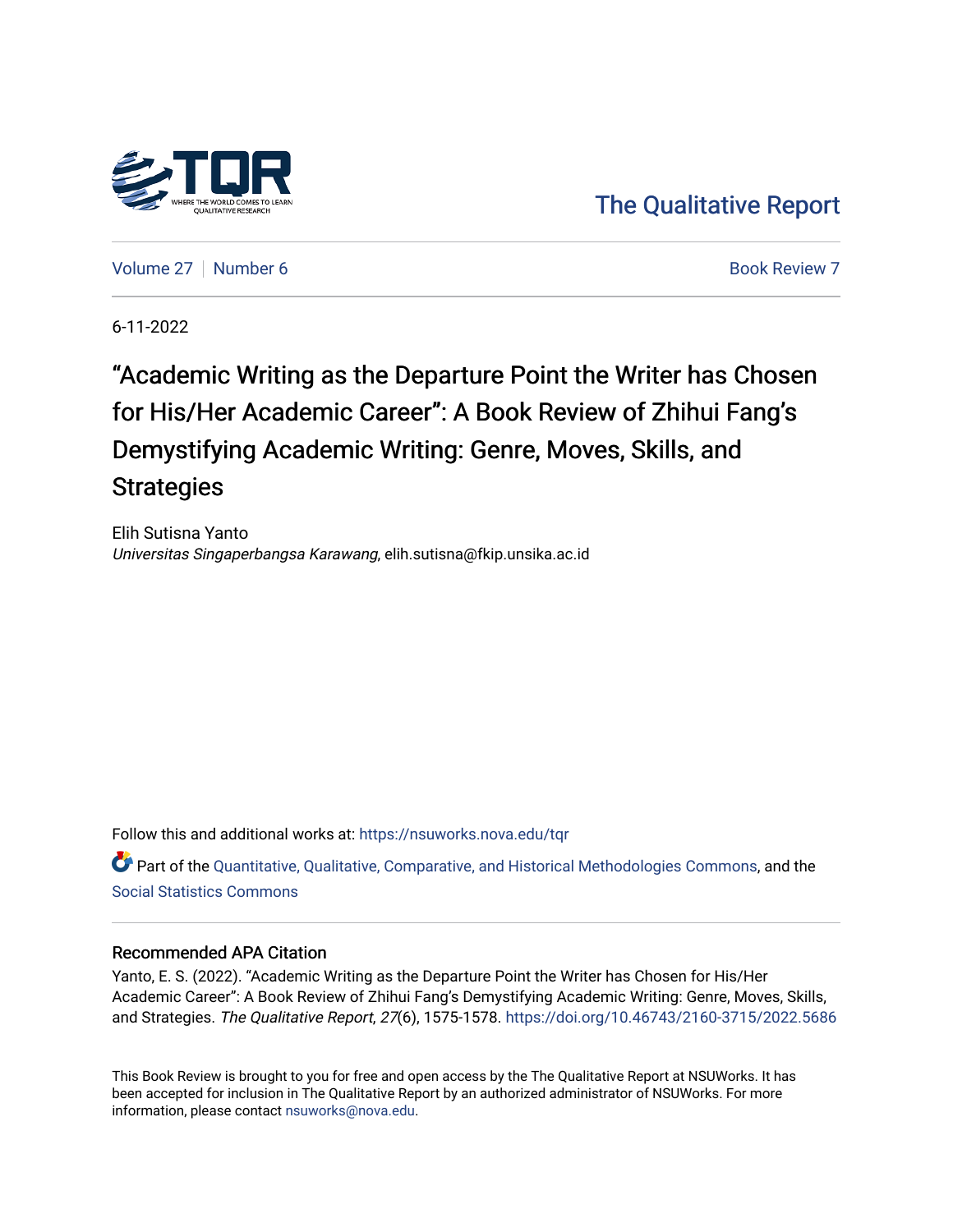# **Qualitative Research Graduate Certificate**



Indulge in Culture Exclusively Online . 18 Credits

**LEARN MORE** 



# "Academic Writing as the Departure Point the Writer has Chosen for His/Her Academic Career": A Book Review of Zhihui Fang's Demystifying Academic Writing: Genre, Moves, Skills, and Strategies

## Abstract

In the book, Demystifying Academic Writing, the author, Zhihui Fang, emphasizes the importance of improving the ability of graduate and undergraduate students, as well as early-career scholars, to write for academic purposes. Through a wide range of aspects of academic writing, adopting a functional linguistics perspective, he demonstrates how academic language can be used to think outside the box when it comes to typical tasks such as attracting readers, presenting information, constructing arguments, integrating perspectives, and organizing cross-genre and interdisciplinary texts for having participated in research fields. This well-referenced book is a valuable resource for academic writing as well as a strategic toolkit for readers who are writing for academic purposes, and it is highly recommended. Readers of this book will be inspired and energized to learn how to write in a variety of genres and in depth about a variety of topics.

## Keywords

academic writing, cross-genre, functional linguistics, interdisciplinary text

## Creative Commons License



This work is licensed under a [Creative Commons Attribution-Noncommercial-Share Alike 4.0 International](https://creativecommons.org/licenses/by-nc-sa/4.0/)  [License](https://creativecommons.org/licenses/by-nc-sa/4.0/).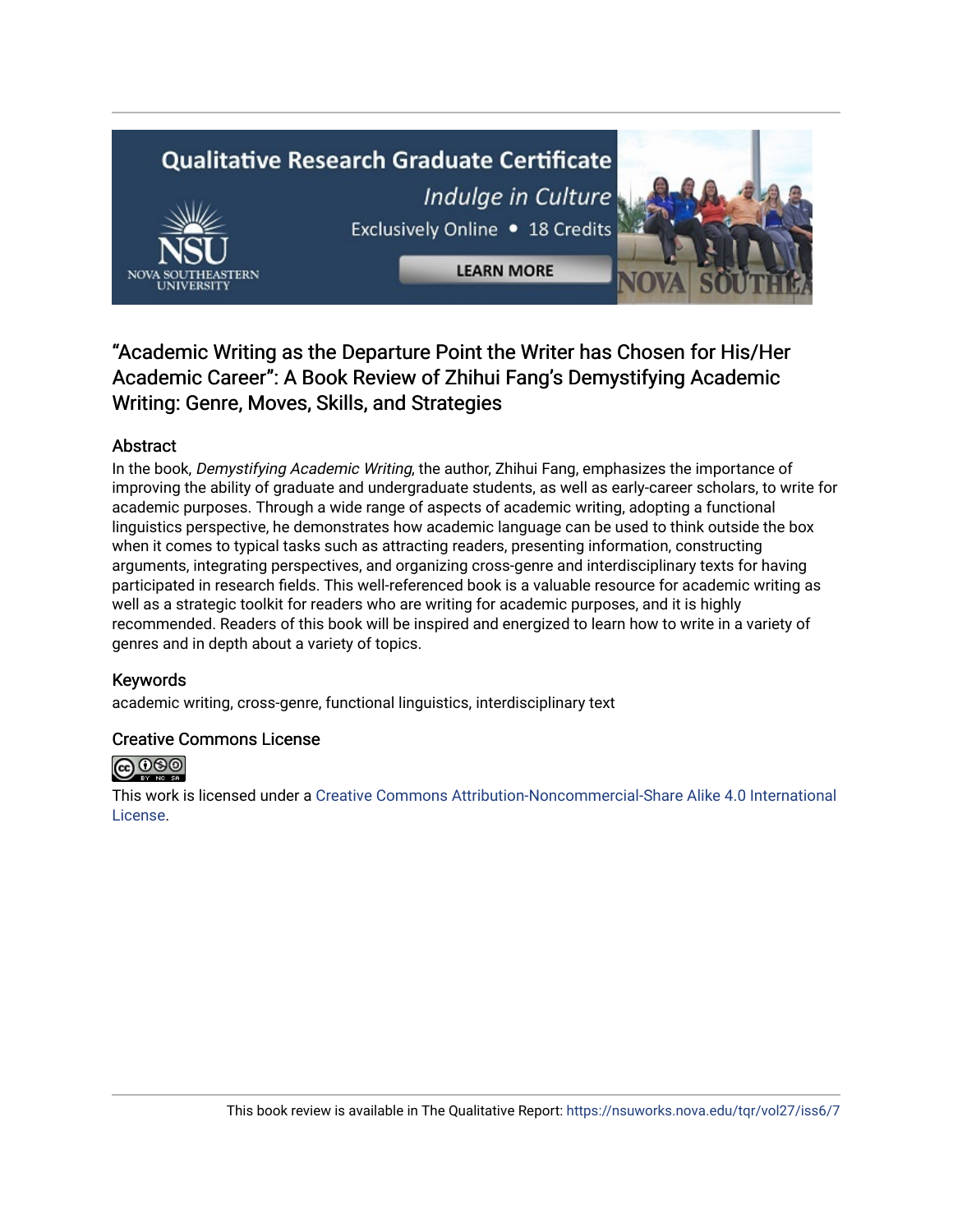

# **"Academic Writing as the Departure Point the Writer has Chosen for His/Her Academic Career": A Book Review of Zhihui Fang's**  *Demystifying Academic Writing: Genre, Moves, Skills, and Strategies*

Elih Sutisna Yanto

Faculty of Teacher Training and Education at Universitas Singaperbangsa Karawang, Indonesia

In the book, *Demystifying Academic Writing*, the author, Zhihui Fang, emphasizes the importance of improving the ability of graduate and undergraduate students, as well as early-career scholars, to write for academic purposes. Through a wide range of aspects of academic writing, adopting a functional linguistics perspective, he demonstrates how academic language can be used to think outside the box when it comes to typical tasks such as attracting readers, presenting information, constructing arguments, integrating perspectives, and organizing cross-genre and interdisciplinary texts for having participated in research fields. This well-referenced book is a valuable resource for academic writing as well as a strategic toolkit for readers who are writing for academic purposes, and it is highly recommended. Readers of this book will be inspired and energized to learn how to write in a variety of genres and in depth about a variety of topics.

*Keywords:* academic writing, cross-genre, functional linguistics, interdisciplinary text

As someone who wants to be a successful academic writer and whose first language is not English, I think reading this book is like going on an academic journey in order to reach my goal of having a successful career in academic writing and publishing. This is one of the books I aspire to read as a thirst quencher on my path to becoming a true academic writer. In this book, I found that language was construed as an interlocking system of lexical and grammatical options for making meaning, rather than as a set of prescriptive rules and grammatical conventions to be followed.

In reading *Demystifying Academic Writing*, I was given the main overview of this book by Fang, in which he describes it as follows:

One salient feature of this book is a functional focus on how language is used as a creative resource for presenting information, developing argument, infusing points of view, engaging readers, incorporating other people's ideas and voices, organizing discourse, and addressing audience needs in genrespecific ways. (p. xiii)

In his book, Fang shows the functional perspective by giving a thorough look at a wide range of aspects of academic writing. He covers the major writing genres in post-secondary education; relevant rhetorical moves; fundamental skills; language resources; strategies; and techniques for cultivating comprehensive writing ability. As a whole, the book is a great resource for people from a wide range of backgrounds who want to be good at academic writing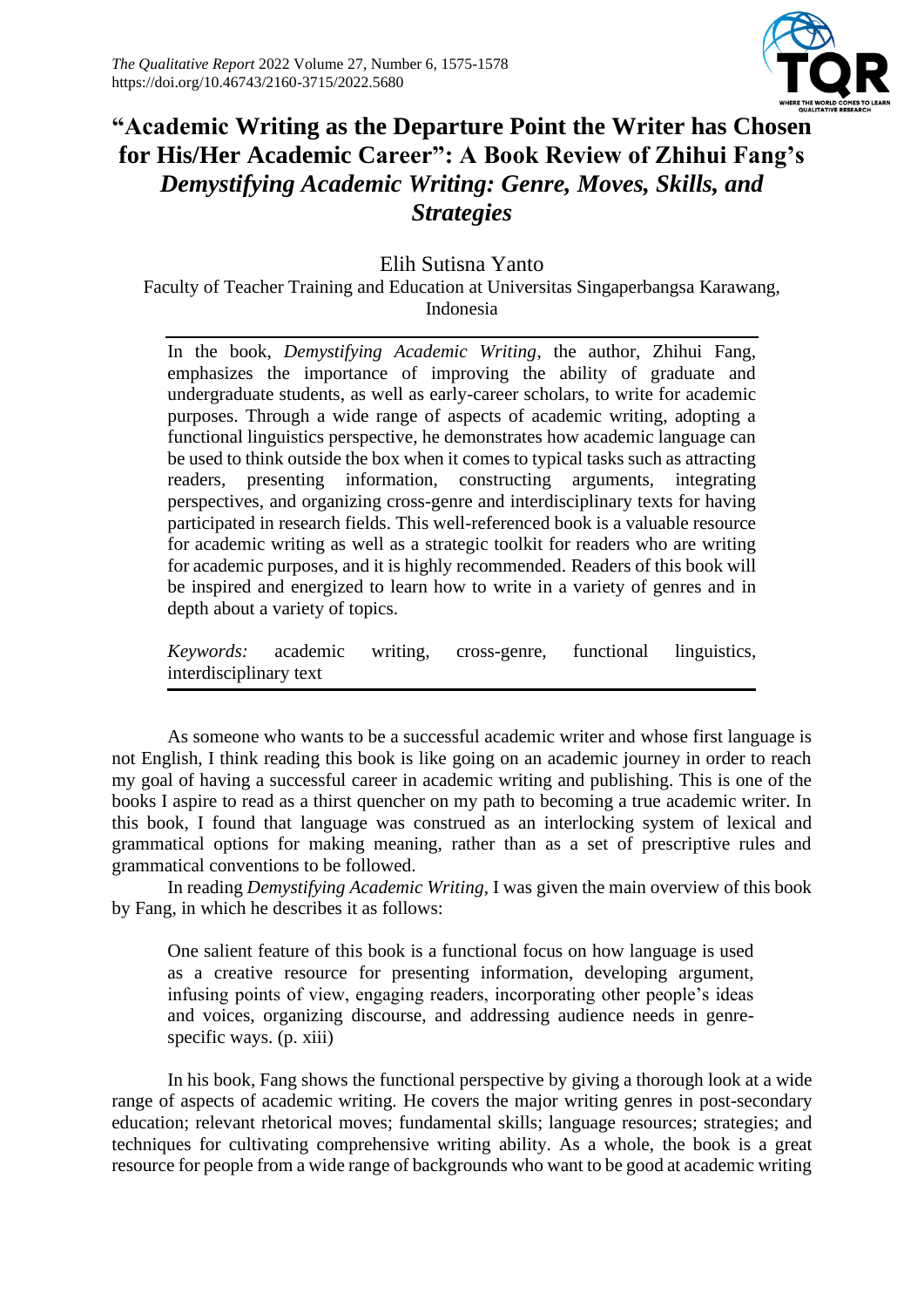or publishing in general. He discusses six types of academic writing: reading response, book review, literature review, argumentative essay, empirical research article, and grant proposal. He addresses all of these types of writing. Fang's plan to organize this section of the book is to divide it into five parts: a general introduction; rhetorical moves of writing; a sample text analysis; a conclusion; and activities for thinking about what readers read. These organizations, above all, help readers understand the various types of writing; and then help them learn how to structure the various types of writing; and finally, understand the fundamentals of academic writing.

The word "genre" in Fang's book reminds me of Bazerman's and Miller's definition of the idea of genre as social action.

Genres are not just forms. Genres are forms of life, ways of being. They are frames for social action. (Bazerman, 1997, p. 19)

...a rhetorically sound definition of genre must be centred not on the substance or form of discourse but on the action it is used to accomplish. (Miller, 1984, p. 151)

Miller's argument arrived at a crucial moment in North American composition and rhetoric: after rejecting the form-focused pedagogy of the mid-1900s, known as the "product approach," researchers and teachers in the 1970s focused on the individual writer's process, resulting in a sort of renaissance in the study and teaching of composition. By the mid-1980s, however, there was widespread dissatisfaction with the so-called "process approach," which was perceived to be based primarily on an overly broad cognitive theory of writing and, as a result, a failure to account for a broader social context (Par´e, 2014).

Because of their repetition, these categories (or genres) capture readers (Par'e, 2014). Genre influences writing by enforcing certain conventions, language, and structural standards (Hyland, 2003). Par'e (2014) asserts that "Everyone uses them, but almost no one pays attention to the nature of their construction" (p. A-85). To write well, a writer must understand the structure of the genre. Each genre has its own sense of genuineness, with distinct goals, structures, and forms. Writers should think about the genre in which they write, as well as what successful writing in that genre looks and feels like to the reader. Fang's discussion of writing comes to a close for him at this point.

Writing is a complex and demanding process involving many factors, and the manner in which this process unfolds impacts the quality of the product you create at the end of the process. (Fang, 2021, p. 220)

Developing "expertise in academic writing," according to Fang's version, is a timeconsuming and difficult process that can last for years and involves constant mental and emotional struggles. It is simply unrealistic to expect to become a good writer overnight, let alone a good writer for academic purposes, by attending a single workshop, taking a single course, reading a single book, or completing a single set of exercises. In short, to Fang, becoming proficient in academic writing takes time, effort, awareness, experience, reflection, stamina, and support.

Fang greatly shares his ideas and tips that, to be a prolific writer, one should foster writing habits that work differently from one to another. Fang adds that to be a good writer, one needs to know the topic or issue that she or he is talking about. To that end, one should read widely and thoroughly review journals, books, magazines, newspapers, and online resources (for example, blogs, websites, and YouTube). Fang (2021) asserts that "writing is a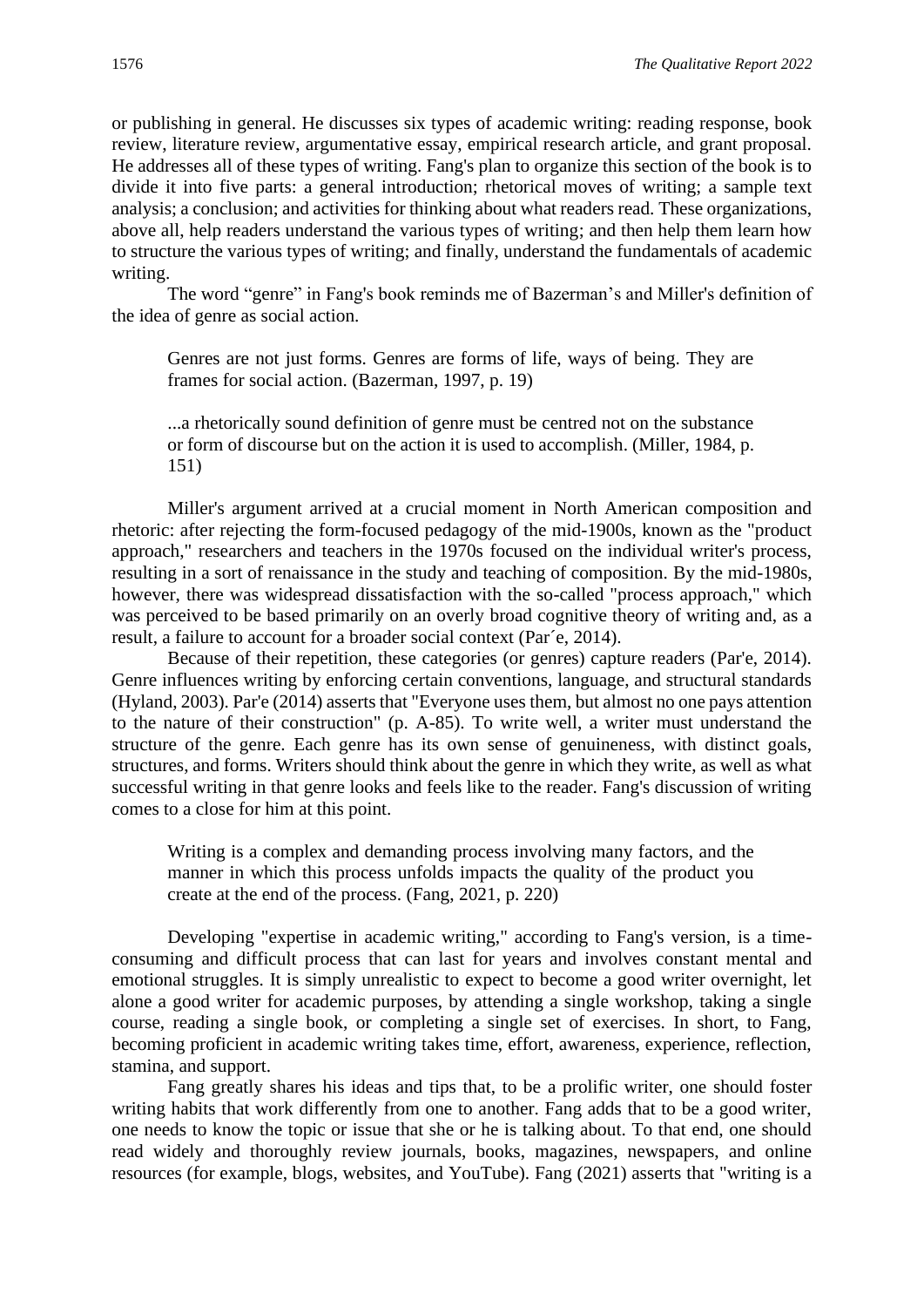process of making meaning through language (and other semiotic) choices" (p. 222). Because of this, Fang argues that being aware of how these choices make meaning allows a writer to present information, structure messages and add meaning, and position the reader in a way that fits the communication context while also adhering to discipline-approved discursive conventions.

Fang offers five additional suggestions for becoming a prolific writer.

*Note how familiar grammatical resources are used in novel ways.* This means that the writer will start coming across some familiar words or phrases used in a way she or he has never seen or tried before while reading. Therefore, the writer should pause, read the sentence again, write it down on a notepad, think about what the word/structure means and how it works, and be ready to use the word/structure in his or her own writing.

*Observe how the same meaning is expressed in different ways.* Fang asserts that giving the writer a lot of different ways to say the same thing allows her or him to show that he or she has good stylistic and rhetorical skills when writing academically.

*Be curious about new words, phrases, or other grammatical structures.* It is possible that the writer will want to look up a new word or phrase or a novel grammatical structure while reading in a dictionary or using Google to find more information.

*Compare how texts are similarly or differently structured within and across genres.* Fang asserts that the structure of texts of the same genre written by different authors or for different audiences may differ. The structure and language of genre texts also differ. He suggests how authors structure their messages, develop lines of reasoning, quote and reference others' work, incorporate points of view, integrate visuals, facilitate sentence and paragraph transitions, and use punctuation while reading. The writer can also compare your language choices with those of experts in the same field and think about how different words and grammar choices can change the meaning, style, flow, focus, and effectiveness (2021).

In the last great idea, Fang (2021) suggests the writer should *play with new language patterns.* Fang articulates that when a writer relates to a new language pattern at the word, phrase, sentence, or discourse level, she or he may want to experiment with it by attempting to use it in their own writing. Imitation is one of the most effective ways to improve one's writing. Even accomplished writers study how other writers construct a story, a poem, or an essay and then try it on their own to learn. It is important to note that imitating is not the same as plagiarizing because the former focuses on structure, style, and craft, whereas the latter focuses on content. This happens when the writer's style and structure match the thing they are imitating, so it ends up becoming their own.

Writing, according to Fang, is a recursive process that includes planning, outlining, drafting, revising, polishing, and submitting or publishing. As noted American writing researcher Weaver (2010, p. 190) points out:

…the writing process is recursive rather than linear: we draft, but stop to brainstorm ideas or even to edit; we write a snippet that doesn't ft here, but might go somewhere else later; we backtrack to revise and edit…before moving forward to draft more of the piece. Of course the actual process of writing is still more chaotic than that and, in fact, I suspect that chaos theory might offer the best explanation of this predictably unpredictable process.

In terms of overcoming cultural differences, Fang recounts his experiences in China, where he worked as a professor, in which he describes how he overcame the cultural and intellectual differences between China and the West. Non-native English speakers can benefit from reading these stories, as they have had similar experiences. In this way, Fang explains the